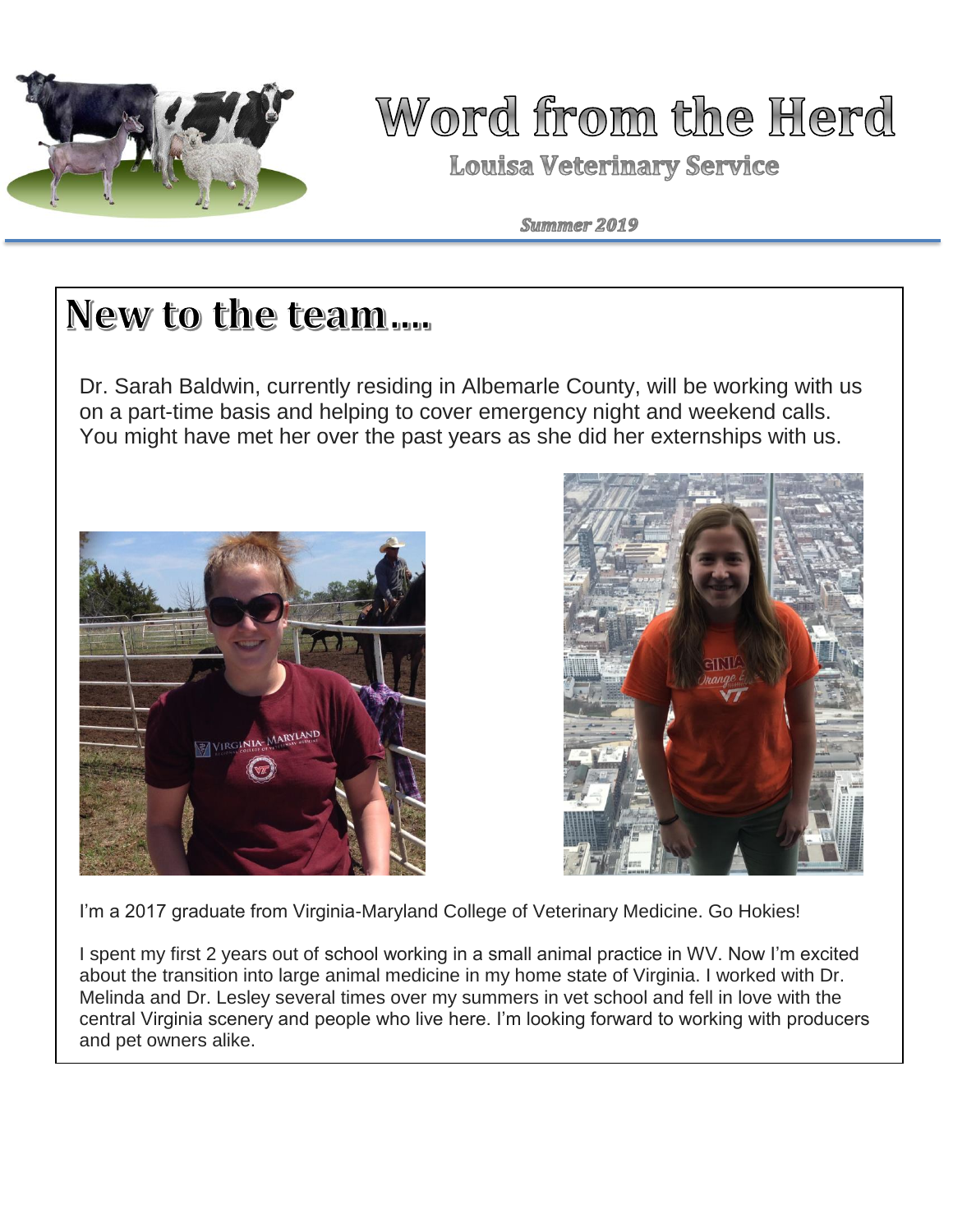Plan ahead…It's time for 4-H Fairs – do you need a Health Certificate?? You'll need to call at least 2 weeks ahead of the travel date to ensure getting the legal papers needed for your fair due to the volume of requests we receive.

Health certificates\*\* require permanent identification on an animal, Such as:



We also need the breed, the age and the sex of each animal.

One certificate per species, but there can be multiple animals of same species on one certificate.

\*\*The certificates are only good for 30 days for that specific show/fair.

### Upcoming Fair Dates

Orange County Fair June 19-22nd Albemarle County Fair July 25-27th Louisa County Ag Fair July 26-27th Fredricksburg Ag Fair July 26-August 4th Fluvanna County Fair August 15-17th Field Day of the Past September 20-22nd State Fair of Virginia September 27 - October 6th Stafford County Fair October 17-20th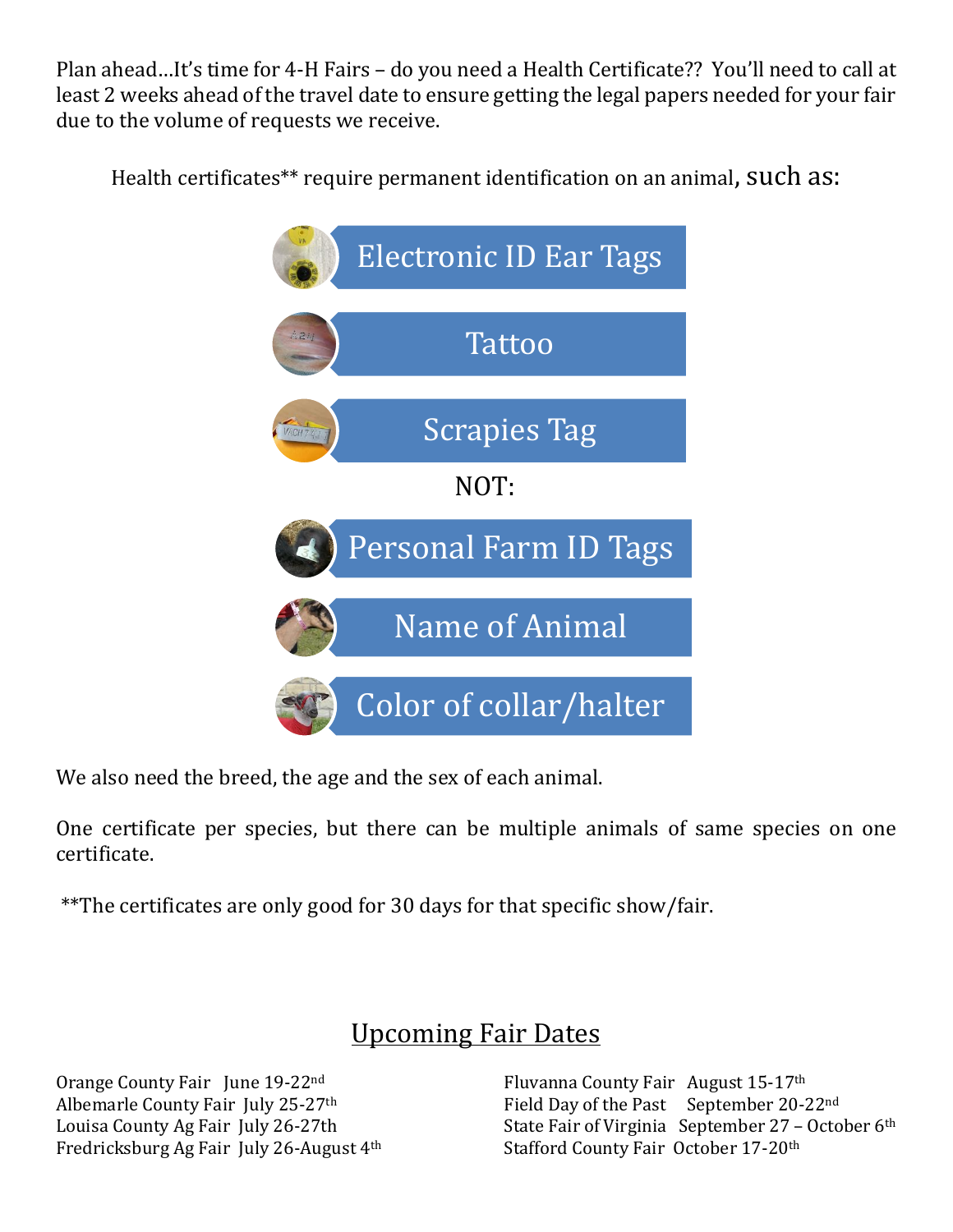In an effort to make payments on account easier, please know we always accept payment over the phone. The era of handwritten checks and using stamps is becoming obsolete. We will always welcome checks and cash – just wanted to be sure our clients know we are trying to help facilitate the management of your farm. At this time, we are still unable to accept Care Credit.





## **How to cure a ham**

#### **Servings** 12

**Author** Adapted by Lisa Fain from Michael Ruhlman's Charcuterie

#### **Ingredients**

- 1 (5-pound) ham, uncured and uncooked
- 2 litres of water
- 3/4 cup kosher salt
- 1 cup turbinado sugar
- $\bullet$  1/4 cup molasses
- 1/4 teaspoon ground cloves
- 1 tablespoon Insta Cure No. 1 pink salt
- A plastic container large enough to contain the ham but small enough to still fit into your refrigerator

#### **Instructions**

- 1. Place your ham in the plastic container that you'll be using to cure it. On a stove, heat up the water with the salt, sugar, molasses, and ground clove, just until the salt and sugars have dissolved. Stir in the pink salt then pour over the ham, adding more water as need to cover the ham by 1 inch. If any parts of the ham bob above the surface of the brine, place a ceramic plate on top to weigh it down.
- 2. Place the container in the fridge, and keep it there for 3 days, or roughly 1 day for every 2 pounds. Halfway through the brining process, turn the ham over so all parts of it will be submerged.
- 3. After the brining is done, rinse the ham and let it soak refrigerated in clean water for 24 hours.
- 4. To cook the ham, bake it in a foil-lined roasting pan at 325° F for 30 minutes per pound or until the internal temperature is 150° F. (I recommend not doing it on a rack as I did because it leaves strange impressions on the meat.)
- 5. When done, slice and serve.

#### **Recipe Notes**

Your butcher may have Insta Cure No. 1 and may sell you some. You can also order it online.

How to cure a ham | www.homesicktexan.com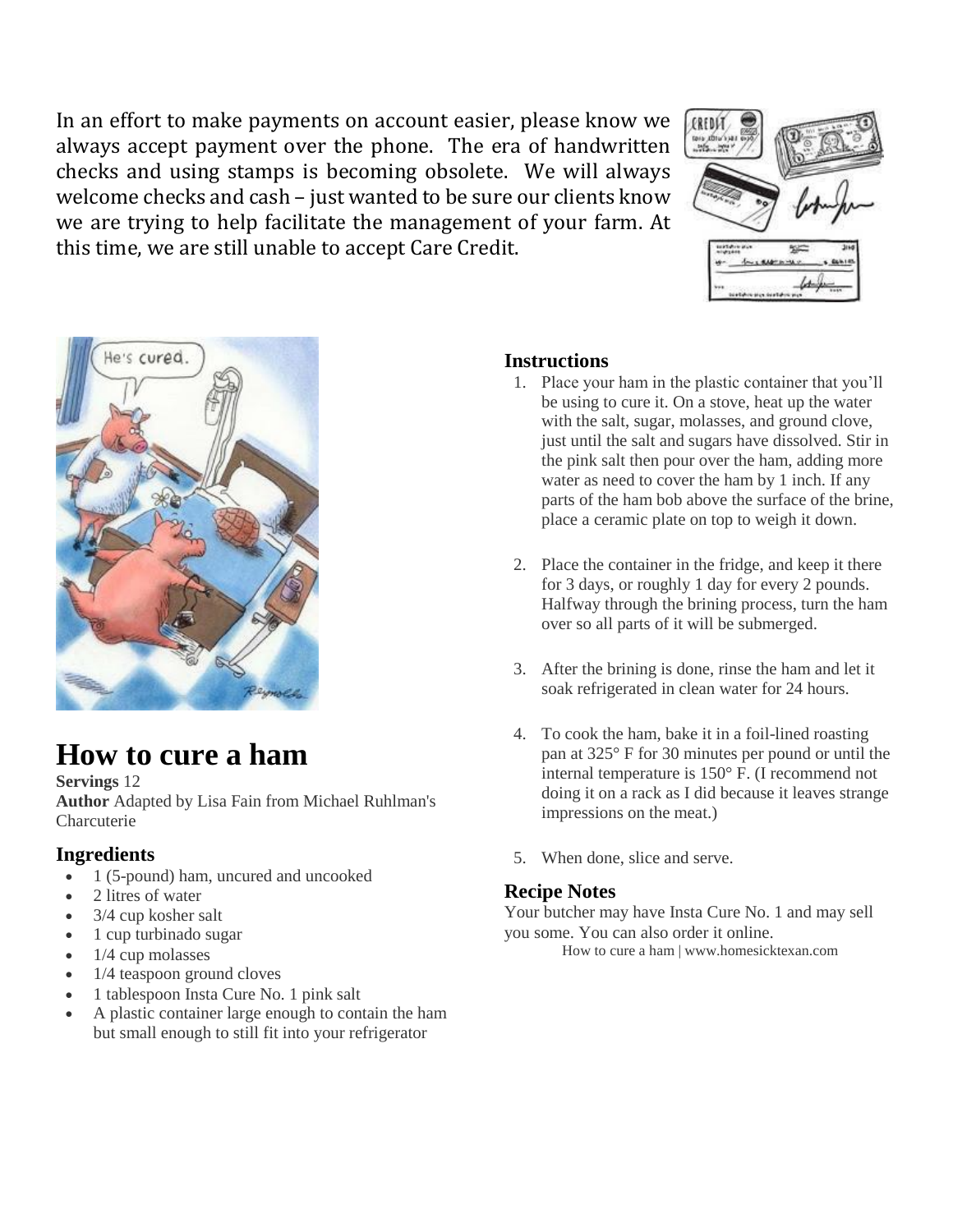# Lordy, the flies!

A three-part tutorial



## Fly Control Options

- $\hat{\mathbf{v}}$  It's that time of year again. Flies. They seem to get worse every year. Let's talk fly control. I want to preface this paragraph with it's impossible to eliminate fly problems from a herd but we can implement multi-modal strategies to control them and decrease the negative impact they have on your herd.
- ❖ There are many modalities or forms of fly control ear tags, dust, pour-ons and sprays. Always think in terms of active ingredient when it comes to fly control. Pyrethroids, organophosphates, macrocyclic lactones and insect growth regulators are the frequently implemented classes of active ingredients. As a rule of thumb, active ingredients that end in -rin, such as permethrin, are of the pyrethroid class. Medications that end in -ectin, such as moxidectin, are macrocyclic lactones. Organophosphate medications, such as chlorpyrifos, do not have a common suffix. Insect growth regulators also do not have the same suffix. Be mindful of your active ingredient or class of fly control.
- ❖ Ear tags are one of the most common methods of fly control. A commonly recommended strategy is to switch the active ingredient or class of fly tag every year. Not just switch the brand! Remove spent or ineffective fly tags to decrease exposure to subtherapeutic concentrations of the active ingredient. Be sure to follow the directions on number of tags per adult or calf.
- $\triangle$  Another caveat of prevention is the concentrate of the active ingredient. The newer generation fly tags have a higher concentration of active ingredient making them more helpful in controlling fly populations. Be sure to look at the concentration often displayed as a percent that follows the active ingredient in these fly control products. A permethrin 4% product will be cheaper than a permethrin 7% product but not as effective.
- ❖ Pour ons are essential for their deworming properties and horn fly efficacy. These are particularly useful prior to spring turn out but need to be followed up later in the season with fly/lice only products.
- ❖ Dust bags are great if you have the correct set up that will encourage much of the herd to pass under the bag or back rubber. This is often impractical for beef producers with herds grazing large areas.
- $\triangleleft$  Let's not forget about the premise sprays, fly traps and manure management for those face flies that shelter in trees and spend less time on the cattle. Less time on the cattle means less contact time with the insecticides making them harder to control.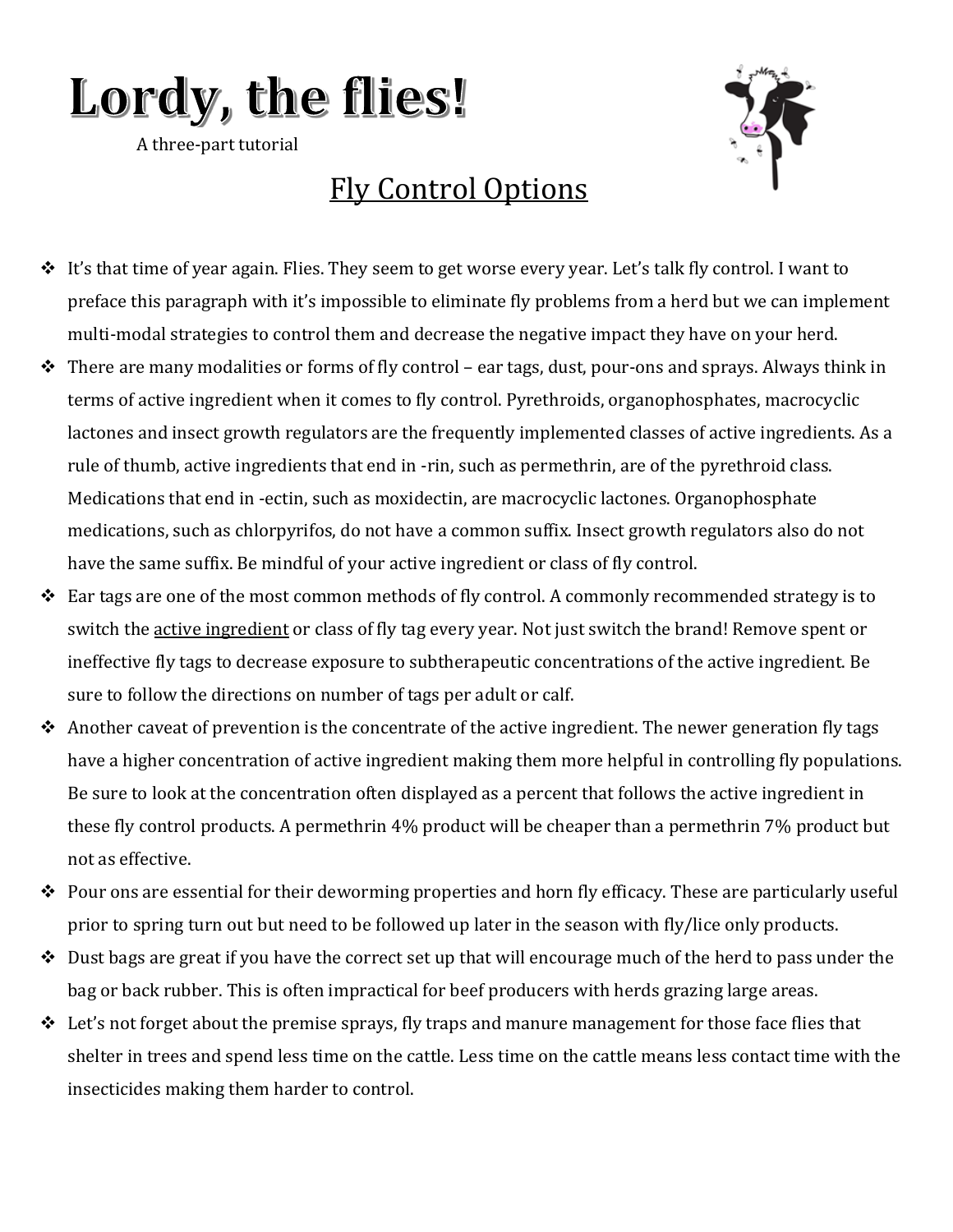

### **Fighting Flystrike**

Step 1: Clean the affected area

- $\triangleright$  This may include removing hair, wool or fiber
- $\triangleright$  This will make the area easier to treat and keep debris from building up

Step2: Have the animal in an area where it is easy to monitor/treat daily.

- $\triangleright$  This problem can't be solved with one treatment
- $\triangleright$  Time and patience are required for success

#### Step 3: Daily care of wound/affected area

- $\triangleright$  Clean the area with warm soapy water (gentle soap ie., Dawn dish soap)
- $\triangleright$  If holes are present in the skin flushing may be required
- $\triangleright$  Dry gently or allow the are to air dry
- $\triangleright$  Apply a fly repellent to the area. (Several products are available over-the-counter or ask LVS about "Buzz-Off"\*)

All cases will vary in terms of severity and healing time. If the case is complicated or widespread, other steps may need to be taken in terms of antibiotics and/or pain relief.

If you have questions or concerns, contact your veterinarian for further advice.

\*\*"Buzz Off" is a spray on Permethrin product that contains 7.4% of the active ingredient. It is sprayed onto the hair coat once every 2 weeks. Check the active ingredient concentration of the permethrin product you may be using; the strength may be weaker. We sell it in 16oz. and 8oz. spray bottles.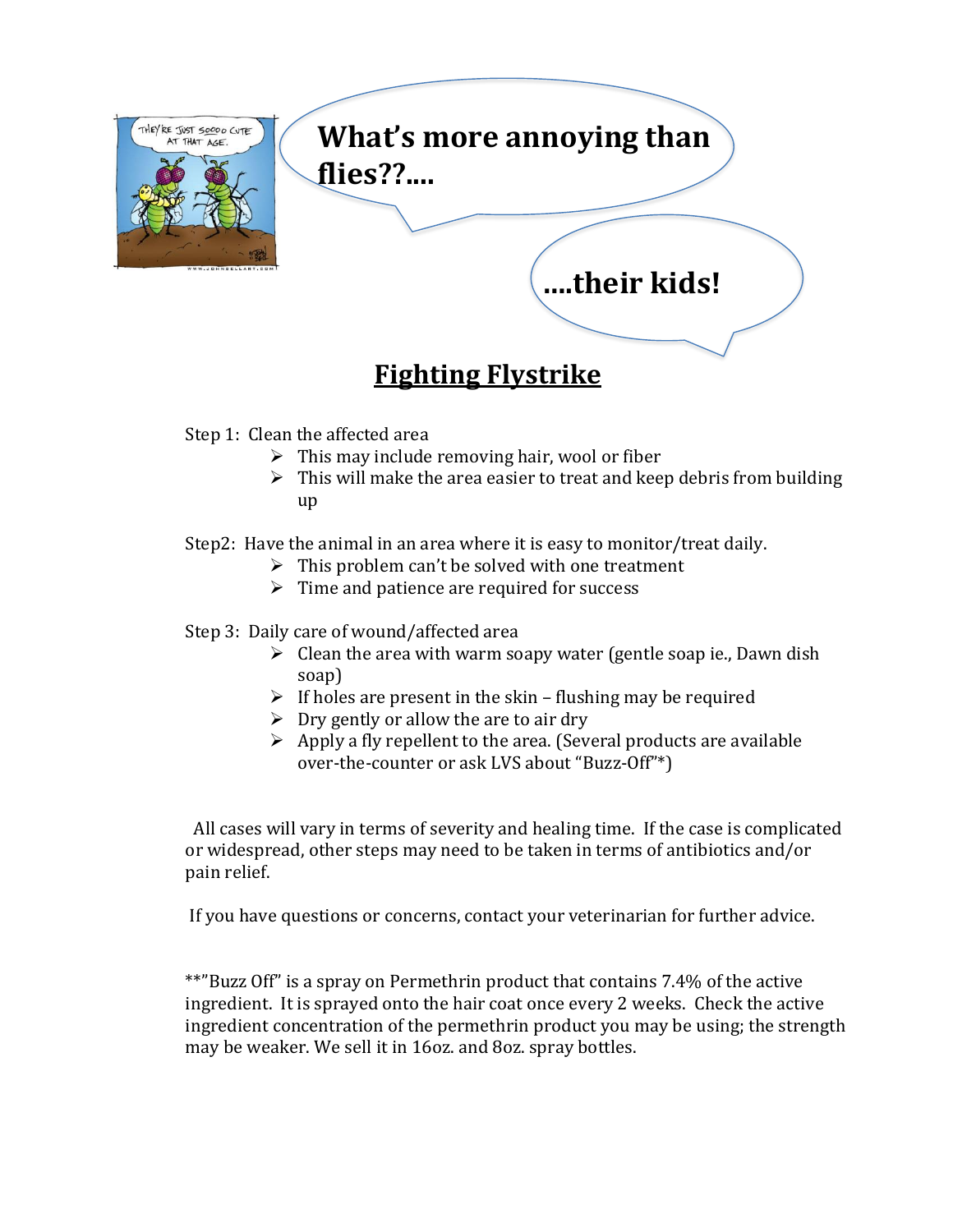## **Flies and Pinkeye: What's the connection**

- Animals have a small amount of Moraxella (one of the bacteria that causes pinkeye) in the normal flora of their eye. So…if anything scratches or irritates their eyes this type of bacteria can then overgrow causing the eye to appear infected.
- What are things that can irritate an animal's eye? Face flies, seed heads on tall grasses, low hanging branches of trees (especially cedars), foreign objects, and many, many other things. This is why when you read ways to reduce pinkeye they basically mean ways to reduce eye irritation. Having a solid fly control program for your animals, bush hogging tall grasses, trimming trees, and keeping your pastures free of debris are all ways that are helpful in preventing any eye infections.
- Flies, in particular, can carry the bacteria that cause pinkeye on their feet and travel many miles before landing on another animal and depositing the bacteria in another animal's tears.





- What are some conditions that look like pinkeye, but are **not**…
- 1. "Cancer eye"- the eye needs to be checked carefully by a veterinarian to determine if there is a cancerous growth forming on the eye or the third eyelid.